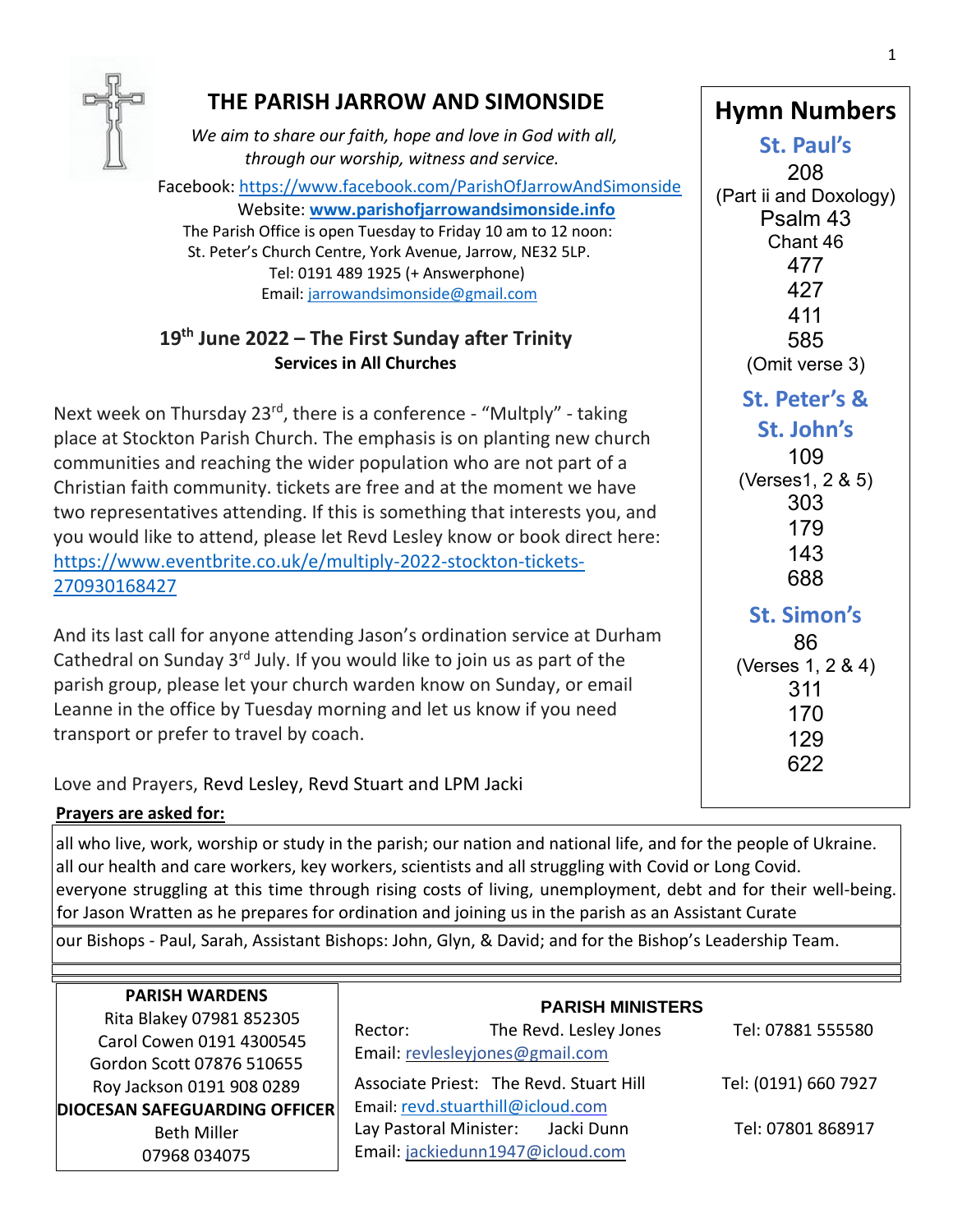

You can now make a **donation on-line** using this QR code or by visiting: [https://www.justgiving.com/](https://www.justgiving.com/parishofjarrow) [parishofjarrow](https://www.justgiving.com/parishofjarrow)

Thank you.

**Knit Group** on Tuesdays 2pm - 4pm in St Peter's Community Room. Knit Group is for anyone and any crafts, or even if you just need company and a chat, you will be very welcome. If you would like refreshments, for the time being, please bring along your own. If you would like more information please call the parish office.

Our heavenly Father and our Lord, The true sun of the world, ever-raising and never going down, who by your, most glorious, mercy has created all things in heaven and on earth, I give to you glory, honour and praise for creating and sustaining me to witness the celebration of joy in, my life today **At 2.00 pm on Monday light a candle and join us in the community of the circle, all are welcome.**

Lydia Olawuwo Adekunle, Okeosun Diocese

# **Fundraising Events Coming Up for the General Parish Fund – Please support if you can**

**9 th July 11 am – 2 pm Table Top Sale** at St. John the Baptist Church Hall Saturday July 9th 11am - 2pm Free entry, all are welcome. To book a table contact Dorothy Lamb 0191 4890924 tables £10-00. Sellers can arrive 10am to set stall up.

Amen

**13th August – 7 pm** – **A Summer Concert** at St. Peter's with the Shiney Row Male Voice choir – tickets £7.50 plus raffle and refreshments.

**And a gentle reminder if you shop with Amazon.** You can sign up for Amazon Smile and nominate the parish fund to receive a donation based on a percentage of your spending. Simply log on using this link to set it up: <https://smile.amazon.co.uk/ch/1137304-0>

# **19 th June 2022 – the First Sunday after Trinity**

## **The Collect**

God of truth, help us to keep your law of love and to walk in ways of wisdom, that we may find true life in Jesus Christ your Son. **Amen.**

### **Prayer after Communion**

Eternal Father, we thank you for nourishing us with these heavenly gifts: may our communion strengthen us in faith, build us up in hope, and make us grow in love; for the sake of Jesus Christ our Lord. **Amen.**

# **Old Testament Reading –** Isaiah 65: 1-9 **- The Righteousness of God's Judgement**

**65** I was ready to be sought out by those who did not ask, to be found by those who did not seek me. I said, 'Here I am, here I am' to a nation that did not call on my name.

**2** I held out my hands all day long to a rebellious people, who walk in a way that is not good, following their own devices;

**<sup>3</sup>** a people who provoke me to my face continually, sacrificing in gardens and offering incense on bricks;

**<sup>4</sup>** who sit inside tombs, and spend the night in secret places; who eat swine's flesh, with broth of abominable things in their vessels;

**<sup>5</sup>** who say, 'Keep to yourself, do not come near me, for I am too holy for you. These are a smoke in my nostrils, a fire that burns all day long.

**<sup>6</sup>** See, it is written before me: I will not keep silent, but I will repay; I will indeed repay into their laps

**7** their iniquities and their ancestors' iniquities together, says the LORD; because they offered incense on the mountains and reviled me on the hills, I will measure into their laps full payment for their actions.

**<sup>8</sup>** Thus says the LORD: As the wine is found in the cluster, and they say, 'Do not destroy it, for there is a blessing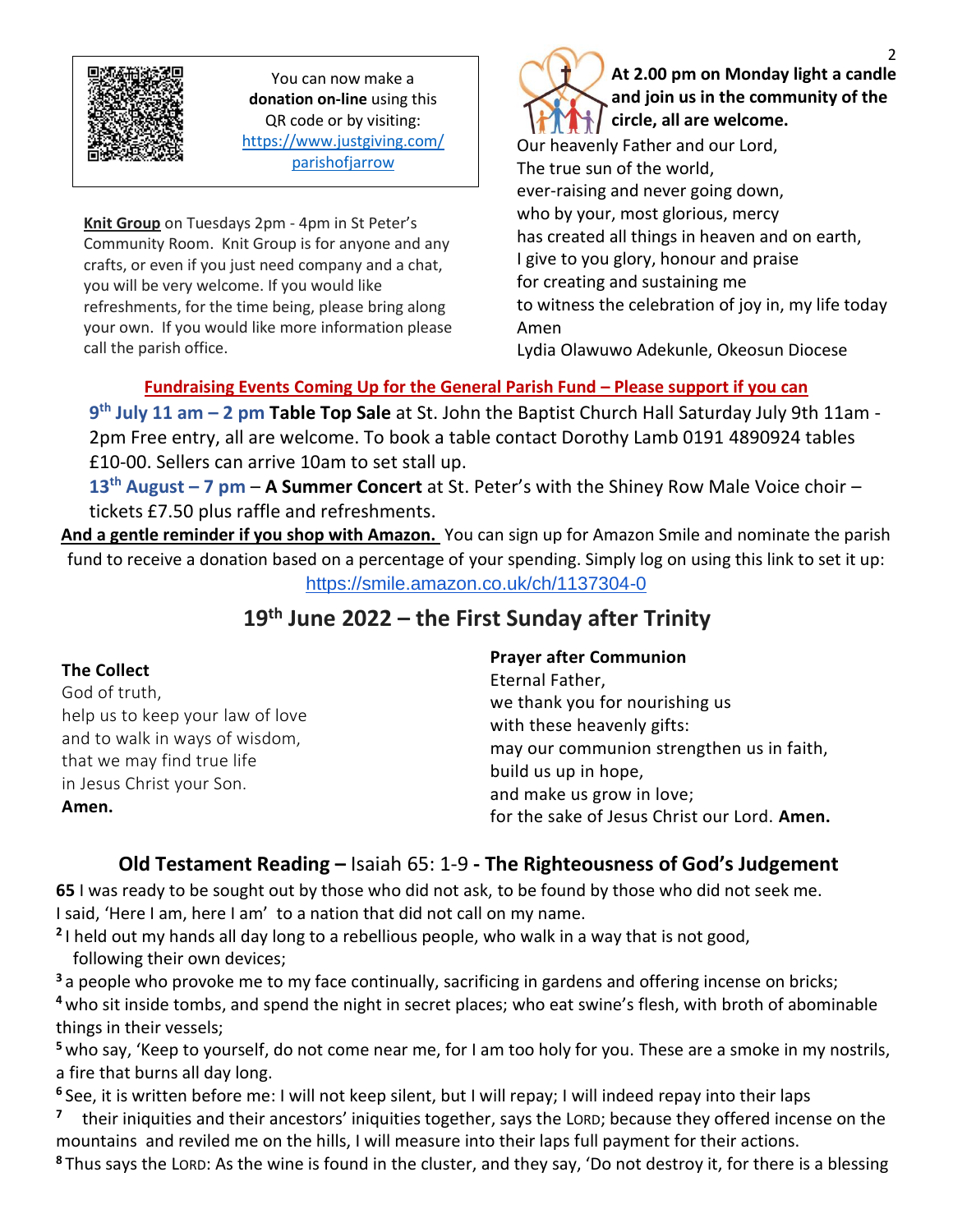in it', so I will do for my servants' sake, and not destroy them all.

**9** I will bring forth descendants from Jacob, and from Judah inheritors of my mountains; my chosen shall inherit it, and my servants shall settle there.

#### **Psalm 22:18-27**

#### *Refrain: All the ends of the earth shall bow before him*

- 18 Be not far away, O Lord; ♦ You are my strength; hasten to help me.
- 19 Save me from the sword, ♦ my life from the power of the dog.
- 20 Save me from the lion's mouth, My wretched body from the horns of wild bulls.  $\blacklozenge$

#### **Refrain**

- 21 I will declare your name to my people;  $\triangleleft$ in the midst of the congregation will I praise you.
- 22 Praise the Lord, you that fear him;  $\blacklozenge$ stand in awe of him, O offspring of Israel; all you of Jacob's line, give glory.

### Refrain

- 23 For he does not despise nor abhor the poor in their poverty;
	- neither does he hide his face from them;  $\blacklozenge$ but when they cry to him he hears them.
- 24 My praise is of him in he great assembly  $\blacklozenge$ I will perform my vows
	- in the presence of those who worship him

#### Refrain

- 25 The poor shall eat and be satisfied;  $\blacklozenge$ those who seek the Lord shall praise him; 'May your heart live for ever!'
- 26 All the ends of the earth shall remember and turn to the Lord, ♦ and all the families of the nations shall bow before him.
- 28 For the kingship belongs to the Lord  $\blacklozenge$ he rules over the nations.

#### **Refrain**

## **New Testament Reading** – Galatians 3:23 to end

 $23$  Now before faith came, we were imprisoned and guarded under the law until faith would be revealed. <sup>24</sup> Therefore the law was our disciplinarian until Christ came, so that we might be justified by faith. <sup>25</sup> But now that faith has come, we are no longer subject to a disciplinarian, <sup>26</sup> for in Christ Jesus you are all children of God through faith. <sup>27</sup> As many of you as were baptized into Christ have clothed yourselves with Christ. <sup>28</sup> There is no longer Jew or Greek, there is no longer slave or free, there is no longer male and female; for all of you are one in Christ Jesus. <sup>29</sup> And if you belong to Christ, then you are Abraham's offspring, heirs according to the promise.

# **Gospel Reading** Luke 8:26-39 **Jesus Heals the Gerasene Demoniac**

**<sup>26</sup>** Then they arrived at the country of the Gerasenes, which is opposite Galilee. **<sup>27</sup>** As he stepped out on land, a man of the city who had demons met him. For a long time he had worn no clothes, and he did not live in a house but in the tombs. **<sup>28</sup>** When he saw Jesus, he fell down before him and shouted at the top of his voice, 'What have you to do with me, Jesus, Son of the Most High God? I beg you, do not torment me'— **<sup>29</sup>** for Jesus had commanded the unclean spirit to come out of the man. (For many times it had seized him; he was kept under guard and bound with chains and shackles, but he would break the bonds and be driven by the demon into the wilds.) **<sup>30</sup>** Jesus then asked him, 'What is your name?' He said, 'Legion'; for many demons had entered him. **<sup>31</sup>** They begged him not to order them to go back into the abyss.

**<sup>32</sup>**Now there on the hillside a large herd of swine was feeding; and the demons begged Jesus to let them enter these. So he gave them permission. **<sup>33</sup>** Then the demons came out of the man and entered the swine, and the herd rushed down the steep bank into the lake and was drowned.

**<sup>34</sup>** When the swineherds saw what had happened, they ran off and told it in the city and in the country. **<sup>35</sup>** Then people came out to see what had happened, and when they came to Jesus, they found the man from whom the demons had gone sitting at the feet of Jesus, clothed and in his right mind. And they were afraid. **<sup>36</sup>** Those who